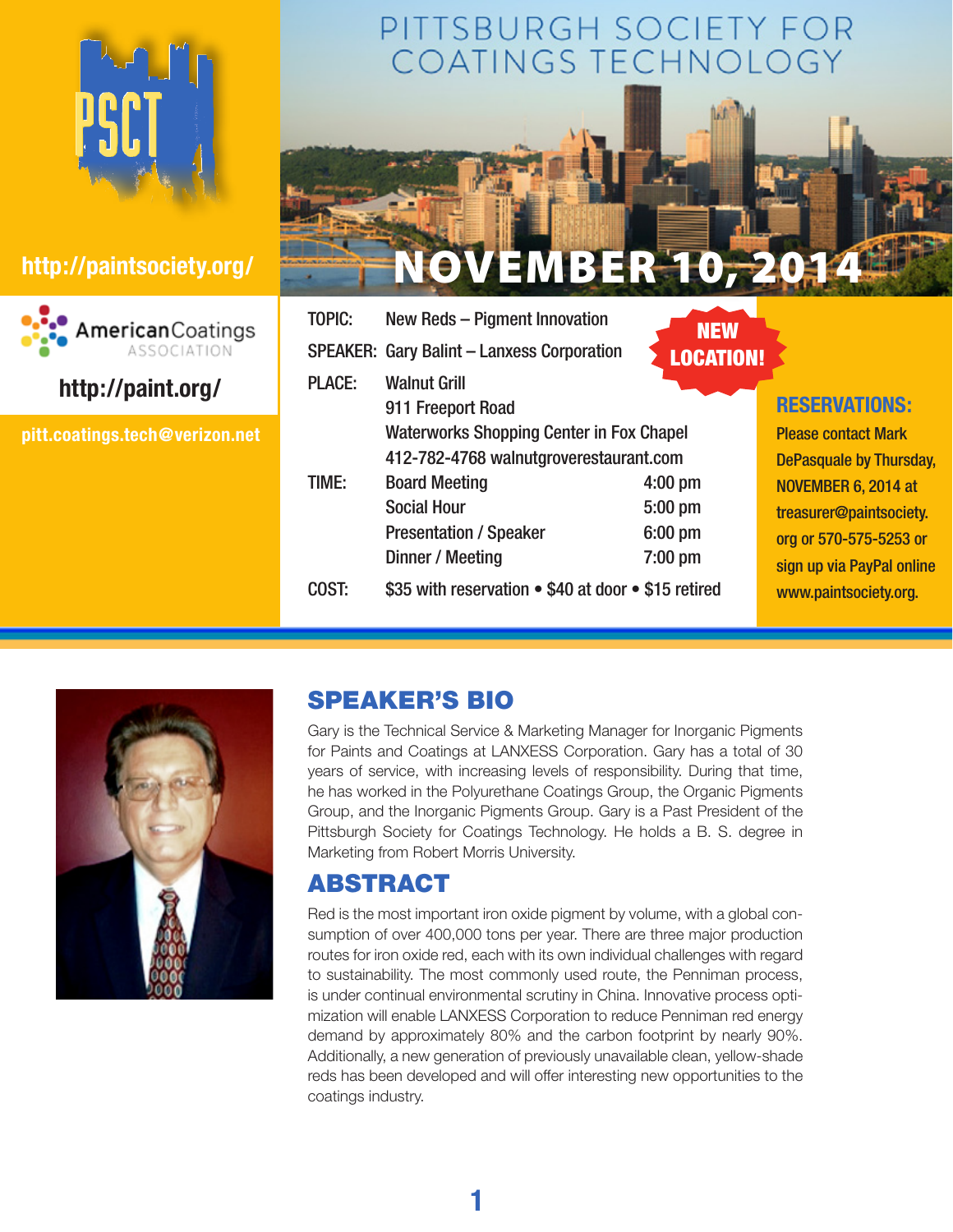## PRESIDENT's MESSAGE



Dear PSCT Members,

I would like to thank George Urban Cal Tec Labs, Inc. for the presentation in October on the instrument calibration. Our next meeting is November 10th and Gary Balint will be giving a presentation on "New Reds – Pigment Innovation." Please note that the location of the meeting has changed. The

November meeting will be held at Walnut Grill in Fox Chapel, located at 911 Freeport Rd. Pittsburgh, PA 15238.

I would also like to inform you that the total number of PSCT members is presently up to 68 members. If you know of anyone who would like to join, the PSCT Membership Application and Dues Renewal Form can be found in the back of the newsletter. The contact for Membership and Renewals is Britney Grabigel who can be reached at 412- 517-3133. We always welcome new faces.

Finally, I would like to thank our Scholarship Committee, consisting of Julie Glover, Christina Marlier, Britney Grabigel, Bob Gross, and Gary Balint. The committee is in the process of revising the requirements for the scholarship to be awarded in Spring 2015. If you have a High School Senior or College level student, please stay tuned for the new requirements for the Hiram P. Ball Memorial Scholarship. Please note that the requirements for the parents of the scholarship recipients will not change. A recipient is only eligible if a parent has attended 4 PSCT meetings throughout the year. In addition to the Scholarship award, a grant of \$500 will be offered to one student who is enrolled in their third or fourth year of the Science, Technology, Math or Engineering Program. This grant is in addition to the Hiram P. Ball Memorial Scholarship award.

#### **Chrissy Stewart**

PSCT President 2014-2015

## PAINT POT & membership drive

Congratulations to **Tim Blackford,** the incentive winner for the 2014 Membership Drive. Thank you everyone for your participation. If you are interested in Membership in the PSCT, please contact Britney Grabigel at grabigel@ppg.com.

**Nick Tamerlano,** Elementis, was drawn for the Paint Pot. Since Nick was not at the meeting, the Paint Pot goes up to \$75 in November. Remember, you have to be present to win.



## **MEMBER HIGHLIGHT:** Jim Wasik Director at Large

Jim is an Honorary Member of PSCT. His career in the coatings industry spans 43 years. His work focuses on Architectural Development and Research. Since 1969 he has been involved with many coatings societies including Chicago, Los Angeles, and Pacific Northwest Coatings Societies. He is extremely involved in the Pittsburgh Society, holding every board position over the course of his membership.

PSCT Board of Directors , Director at Large – 2014-2015

PSCT President – 2002-2003

PSCT Past President, Vice President, Secretary, Treasurer

Society Liaison Representative – 2 terms

Membership Chair

Newsletter Editor

Bylaws Chair

Federation of Societies Board of Directors – elected

Outside of the coatings industry Jim enjoys the Pittsburgh Glass Center, photography, and scraping paint off the dock at Silver Lake, WA. He is also was the 2013 President of the Western Pennsylvania Mushroom Club and is currently their Membership Chair.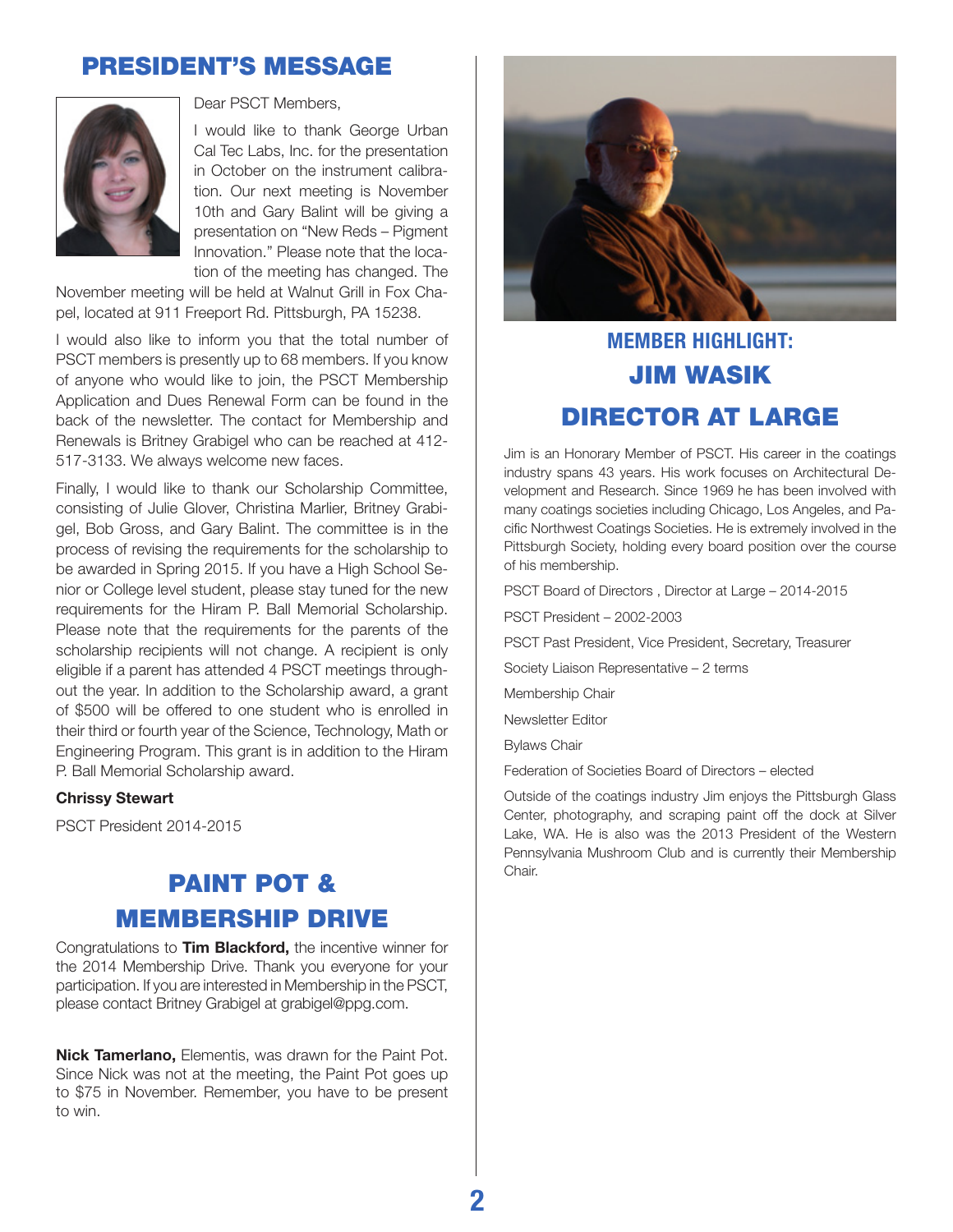#### **http://www.paint.org/events.html**

## **Virtual Learning Conference**

**Architectrual & Industrial Maintenance VOC Update**

**Speaker: Dave Darling, American Coatings Association November 6, 2014 1:00 – 2:00 pm ET**

> **CoatingsTech Conference March 9-11, 2015 Marriott Louisville Downtown Louisville, KY**

The scholarship committee is working hard to revise the requirements for the 2015 Hiram P. Ball scholarship. Though there will be some changes, the number of PSCT meetings that the member is required to attend (4) will not change. The final requirements will be posted in the December newsletter.

PSCT SCHOLARSHIP

#### WEBSITE

Please visit http://paintsociety.org and view the website, including the current newsletter, President's message, photos from the golf outing and more. Don't forget you can RSVP and pay for the upcoming dinner meeting from the home page of the website! You can also renew your membership directly online.

### ADVERTISMENT REMINDER

We would like to thank all the suppliers who have advertised with us in the past and hope we can count on your continued support. If companies want their advertisement displayed in the PSCT monthly newsletter, please contact Mark DePasquale at treasurer@paintsociety.org.





**14600 Detroit Avenue Suite 600 Lakewood OH 44107**

#### Andy DePage

*Technical Sales Representative*

**800 • 729 • 8900 x 222 248 • 705 • 2776 cell 216 • 228 • 9916 fax www.mfcachat.com agdepage@mfcachat.com**



**Linda Lee Wolf** President/Owner

Tel: 724.940.2222 Fax: 724.940.2236 Mobile: 412.670.1679

WOLF CONTAINER & CHEMICAL CO., INC. Packaging & Chemical Products

> 2591 Wexford - Bayne Road, Suite #303 Sewickley, Pennsylvania 15143 **lindaw@wolfcontainer.com**

O BYK Additives & Instruments

#### **Carol Traister**

Distribution Support Representative BYK USA Inc.

524 South Cherry Street • Wallingford, CT 06492

**812-946-1111 www.byk.com**

#### **CHEM-MATERIALS COMPANY'**

**SERVING INDUSTRY RESPONSIBLY** 

#### 16600 Sprague Road Cleveland, Ohio 44130-6318 **cmc@chem-materials.com**

| (440) 243-5590                 | <b>Telephone</b> |
|--------------------------------|------------------|
| (800) 585-0808                 | <b>Toll Free</b> |
| (440) 243-1940                 | Fax              |
| cmc@chem-materials.com         | e-mail           |
| www.chem-materials.com website |                  |

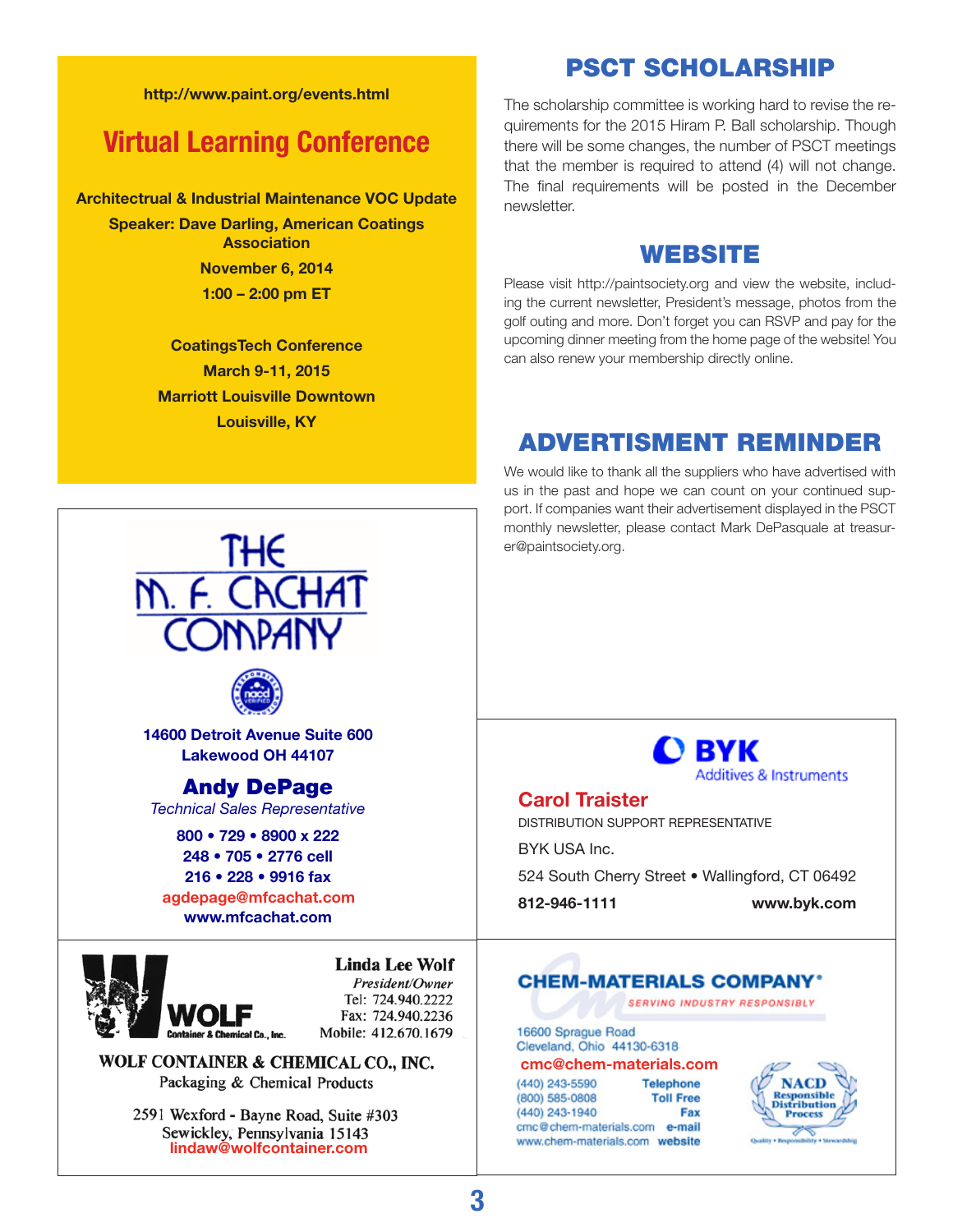President Chrissy Stewart KTA-Tator, Inc. 115 Technology Drive Pittsburgh, PA 15275 412-788-1300 ext 239 cstewart@kta.com

Vice President Christina Marlier EMD Chemicals 215-510-8397 christina.marlier@emdgroup.com

#### **Committee Chairs**

Membership Britney Grabigel PPG Architectural Coatings Glass Business and Discovery Center 400 Guys Run Rd. Cheswick, PA 15024 412-517-3133 / grabigel@ppg.com

Education and Scholarship Julie Glover KTA Tator, Inc. 115 Technology Drive Pittsburgh PA 15275 412-788-1300 ext 205 jglover@kta.com

#### **PSCT Officers and board of directors**

**Secretary** Ken Cutler Kop-Coat, Inc. 3020 William Pitt Way Pittsburgh, PA 15238 412-826-3311 kcutler@kop-coat.com

**Treasurer** Mark DePasquale PPG Industries, Inc. 151 Colfax Street Springdale PA 15144 depasquale@ppg.com

Bylaws Karen Hollertz PPG Industries, Inc. 151 Colfax Street Springdale PA 15144 724-274-3353 hollertz@ppg.com

Golf / Fund Raising Sam Puglisi Atomized Materials 412-221-7020 sepuglisi@atomizedmaterials.net Past President Cynthia L. O'Malley KTA-Tator, Inc. 115 Technology Drive Pittsburgh, PA 15275 412-788-1300 ext 180 comalley@kta.com

Director at Large Jim Wasik 70 Woodland Farms Rd. Pittsburgh PA 15238 412-967-9541 jawasik@verizon.net

Representative to ACA Society Liaison Committee Valerie Sherbondy KTA-Tator, Inc. 115 Technology Drive Pittsburgh PA 15275 412-788-1300 ext 183 vsherbondy@kta.com



**4**